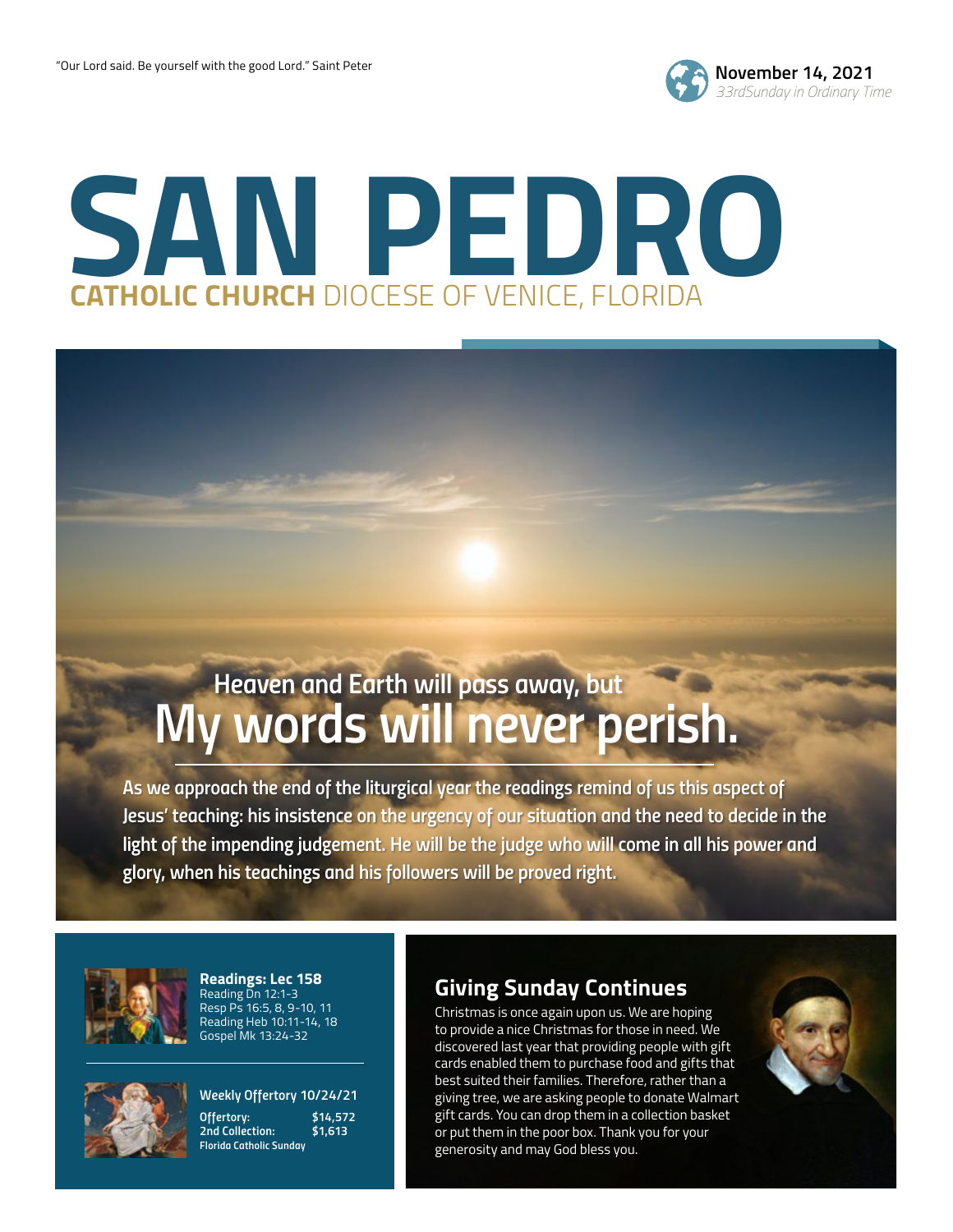

|                          |     | Mon, Nov 15th 8:30am Earl John Loffredo +                                                                                                       |  |
|--------------------------|-----|-------------------------------------------------------------------------------------------------------------------------------------------------|--|
| Tues, Nov 16th           |     | 8:30am Holy Souls in Purgatory +                                                                                                                |  |
| Wed, Nov 17th            |     | 8:30am Lena & Andrew Sartoni +<br>Catherine Luciani +<br><b>Ethel Holmes +</b>                                                                  |  |
|                          |     | Thur, Nov 18th 8:30am John Loffredo +                                                                                                           |  |
| Fri, Nov 19th            |     | 8:30am Grace Martini +                                                                                                                          |  |
| Sat, Nov 20th            | 4pm | 8:30am Kevin S. Devine, II +<br>Louise & Edward Rochford +                                                                                      |  |
| Sun, Nov 21st            |     | 7:30am Mike & Gina Genotti +<br>Ursula Faber +                                                                                                  |  |
|                          | 9am | <b>Eugene Sweeney</b><br><b>People of the Parish</b><br>10:45am Marion Kaulinis 6th Mem. Anniy. +                                               |  |
|                          |     | Prayer Line Ministry: For your immediate prayer needs and petition<br>interested in praying for fellow parishioners & their families, please ca |  |
|                          |     |                                                                                                                                                 |  |
|                          |     |                                                                                                                                                 |  |
|                          |     | San Pedro Catholic (                                                                                                                            |  |
|                          |     | The Key to the                                                                                                                                  |  |
|                          |     | contrast to some larger area churches, San Pedro stands out as an uncr                                                                          |  |
|                          |     | oviding a more intimate worship environment. <b>Our pastor is Reverend P</b>                                                                    |  |
| BINGO IS <b>A BLAST!</b> |     | Fr. Patrick Organ Pastor<br>Fr. Leszek Trojanowski Parochial Vicar<br>Rev. Tom Caliguire Deacon<br><b>Rev. Richard Frohmiller Deacon</b>        |  |

**SCHEDULE** 

**Daily Rosary** (Mon-Sat) 8:00am **Daily Liturgy** (Mon-Sat) 8:30 am

**Sacrament of Reconciliation** Saturdays 2:00 pm

**Weekend Mass Schedule** Saturday Vigil 4:00pm Sunday 7:30 | 9:00 | 10:45am Rosary in the Grotto after 10:45 Mass

H**oly Day Masses** 7:30 & 9am, 7pm

**Prayer Line Ministry:** For your immediate prayer needs and petitions call **Dolly at 941-240-5419.** Anyone interested in praying for fellow parishioners & their families, please call.

# San Pedro Catholic Church... **The Key to the Future.**

In contrast to some larger area churches, San Pedro stands out as an uncrowded, warm, and friendly parish providing a more intimate worship environment. **Our pastor is Reverend Patrick Organ.** 

### BINGO IS A BLAST!



**Anne McKeon** Dir of Religious Education **E: faithformation@sanpedrocc.org P: 941-426-2893**

**Ed Houde** Director of Maintenance **Maria Brennan** Maintenance

**Patricia Zaccaro, LPN** Parish Nurse **E: nurse@sanpedrocc.org P: 941-423-7139 (confidential line)**

**Daphne Johnson** Admin Assistant **E: daphne.johnson@sanpedrocc.org** **Jeanne Frisbie** Receptionist

**Cindy Crane** Bookkeeper **E: cindy.crane@sanpedrocc.org**

**Damian Hanley** Communications **E: damianpatrick@gmail.com P: 239-989-3383**

**Ron Sadowski** Director of Ushers **P: 941 416-5559**

**Location & Mailing Address** 14380 Tamiami Trail North Port, Florida 34287

**Office Hours:** Mon-Fri | 8am-4pm **Website:** www.sanpedrocc.org

**Phone:** (941) 426-2500 **Fax:** (941) 423-8710 **Prayer Line:** (941) 240-5419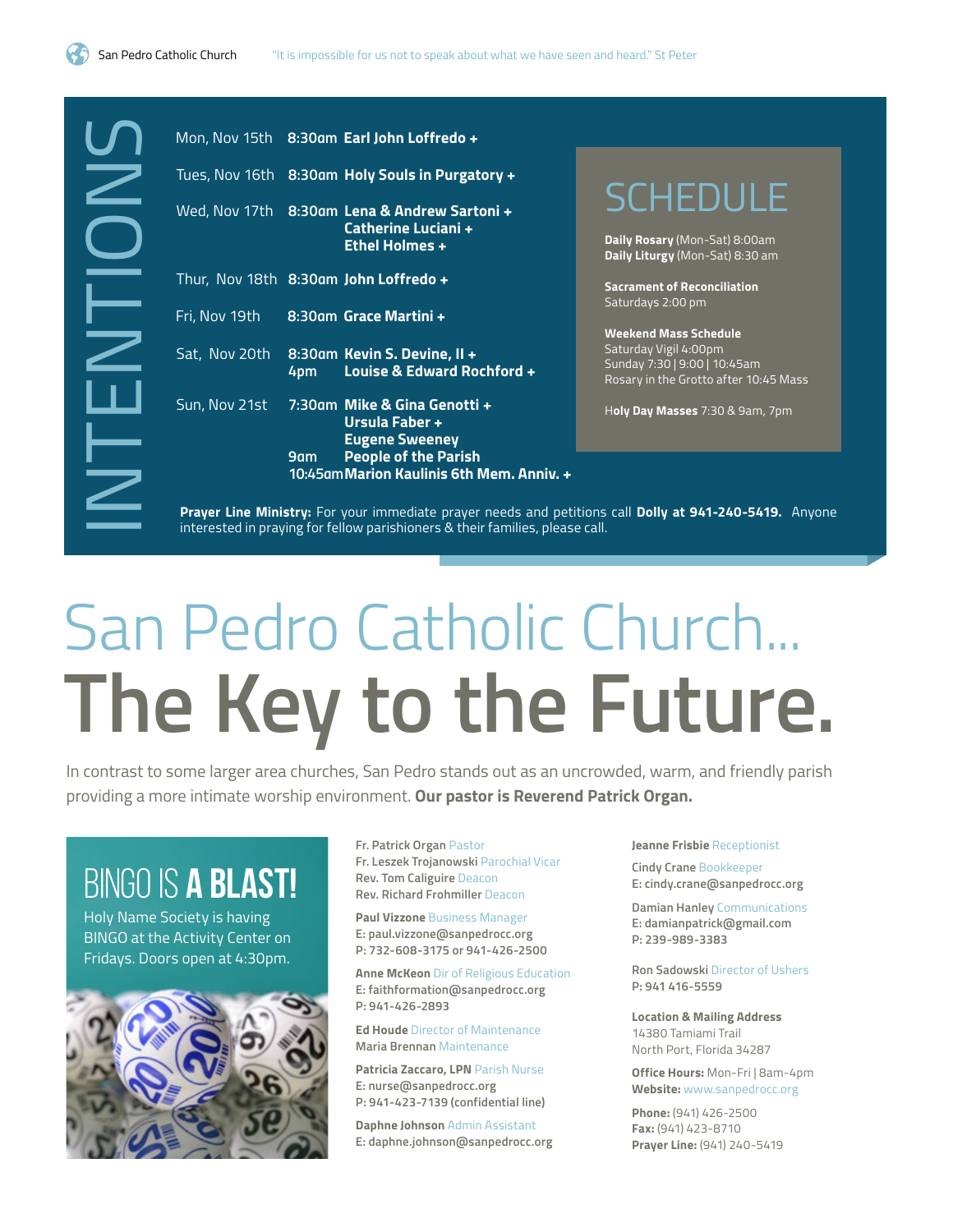## **The 33rd Sunday in Ordinary Time** Mark 13:24-32

*As we approach the end of the liturgical year the readings remind of us this aspect of Jesus' teaching: his insistence on the urgency of our situation and the need to decide in the light of the impending judgement.*



#### **Ask Yourself**

How are you "unprepared" for Christ? Can you amend your fears and resentments towards loved ones *this week?*

**He will be the judge who will come in all his power and glory, when his teachings and his followers will be proved right.**

Jesus does not say these things to frighten us but to convince us of the need to be vigilant, to be prepared. The day of his coming heralds the salvation and vindication of the righteous, a day of joy rather than fear. Yet we need to watch out so as not to be caught unawares when that mysterious day comes. I thank Jesus for these comforting words, and ask for the grace to lead a watchful rather than a superficial life. We frequently hear the phrase, "the signs of the times". This gospel deals with the signs of the end-times. Is there a certain tension between the description of these events (taken in part from the Book of Daniel) and the last verse which states that "about that day or hour no one knows...but only the Father"?

Some Christians have been led astray by becoming fixated on signs of various sorts and prophesying the imminent end of the world. It may be more prudent to expect the unexpected and simply be ready to welcome the Son of Man whenever he comes. In the meantime be consoled by Jesus' words: "Heaven and earth will pass away, but my words will not pass away".

It is good to find something in life that cannot pass away. We want that - we want it in love, in our friendships and in our trusting in the future. The word of God spoken in love, always a light in life, will never pass away. Prayer is our inserting of ourselves into the reality of that word and that love. Even in our darkest hour the Lord does not abandon us. His eye always upon us He watches over us night and day. In today's reading Jesus speaks of being on our guard for we do not know the day or the hour when we will be called to Him. But if we take his words to heart and stay close to Him as we journey, we have nothing to fear. His gift to us is His presence with us 'till the end of the world.

## **Something to** Think About

He who receives a good turn should never forget it. He who does one should never remember it. –Pierre Charron

The best thing to give your enemy is forgiveness; to an opponent, tolerance; to a friend, your heart; to your child, a good example; to a father deference; to your mother, conduct that will make her proud of you; to yourself, respect: to all men, charity. –Lord Balfour

If you need a physician, employ these three things—A cheerful mind, rest, and a temperate diet. –Unknown

Let another man praise thee and not thine own mouth. –Solomon

Service is the rent we pay for our room on this earth. –Unknown

How seldom we weigh our neighbor in the same balance as ourselves. – Thomas A. Kempis

To err is human, to forgive divine. – Alexander Pope

Every man desires to live long, but no man wishes to be old. –Jonathan Swift

### A Joke

A group of clergymen and a salesmen's organization were holding a convention in the same New York hotel.

The catering department was working at top speed serving dinners to both. The salesmen were having "spiked watermelon" for dessert, but the harassed chef discovered that the "spiked watermelons" were being served to the clergymen by mistake.

 "Quick," he said to the waiter, "if they haven't eaten the watermelons, bring them back and we'll give them to the salesmen." The waiter reported that it was too late. The clergymen were already eating the watermelons.

"Well", asked the excited chef, "what did they say." "How did they like the watermelons?"

"I don't know how they liked them," the waiter replied, "but they're all putting the seeds in their pockets."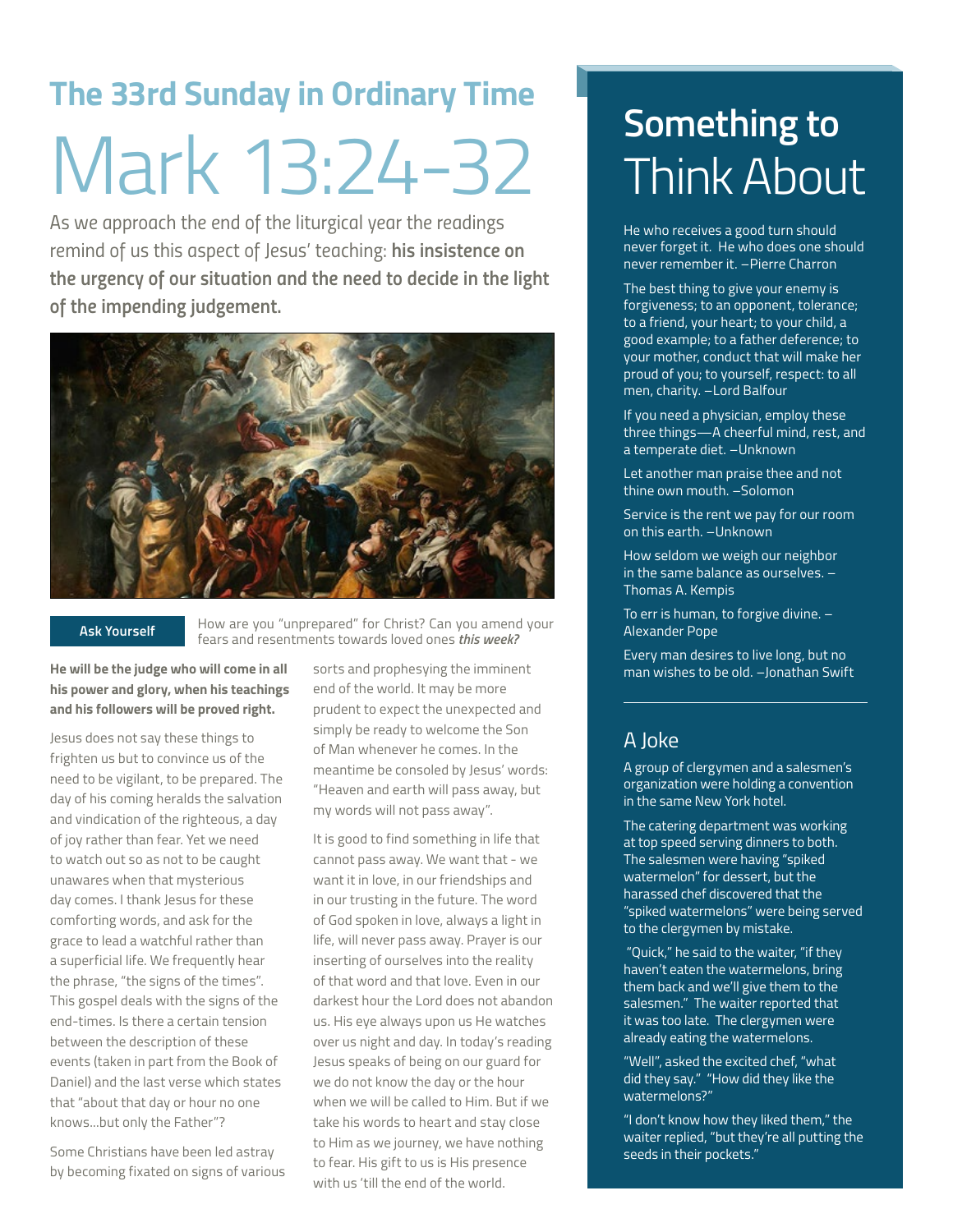# **Offering** a Mass

Offering Mass for a particular Intention is a long-standing tradition in the Catholic Church. A Mass offered to someone is for them to receive special graces. Masses are said for the souls in purgatory, in remembrance of someone deceased, or to honor the birthday or special anniversary for someone. If you'd like a Mass, please stop by or call the Parish Office at 941-426-2500 for available dates and times.



- Our office can also make arrangements with the Oblate Fathers for a perpetual Mass. For both, we will provide keepsake cards for you to send to whomever you choose.
- The stipend or offering signifies the sacrificial nature of giving something of yourself to associate more intimately with Christ who offers himself in the Eucharist.

A stipend for a Mass Intention can range from \$10-\$20 per request. Contact the Parish Office to request.

Please pray for the recently deceased: **Judith McNellis & James Francois**

## **Gratitude for all**  Our Supporters

*Extending our gratitude to the Joseph and Mary Marcharney Grant through the Community Foundation of Sarasota.* 



If you are interested in helping or finding out where your gifts can be used please call Miss Anne at 941-426-2893 **Contact Us**

Through their continued generosity, the elderly of our Parish can hold and support our Parish Nurse and our related programs.

From the Community Foundation website: "Be the One" reflects our deeply-held belief that anyone can be a philanthropist and give back to our community, regardless of means. Since our founding by the Southwest Florida Estate Planning Council in 1979, the Community Foundation of Sarasota County has been making the important connection between individuals' personal memories, passions and dreams, and the fulfillment of their charitable goals.

By actively listening to the desires of our donors, we help create permanent charitable funds that ensure people of vision have an enduring impact on our community and the causes they hold dear. Our motto — "Be the One" — reflects our deeply-held belief that anyone can be a philanthropist and give back to our community, regardless of means.

### **AND THANK YOU, PATTY!**

We'd also like to extend our sincere gratitude to Patty Larker and her team of Sacristans for all their hard work in hosting Bishop Dewane during our Confirmation ceremonies. We couldn't do it without you!



### **IMPORTANT NOTICE PER FR PAT:**

To properly receive communion, remove your mask and place one hand above the other making a throne for Christ. When the Eucharist is placed in your hand, you must consume it in front of the Priest, Deacon or Eucharist Minister. Do not walk away with the Eucharist in your hand.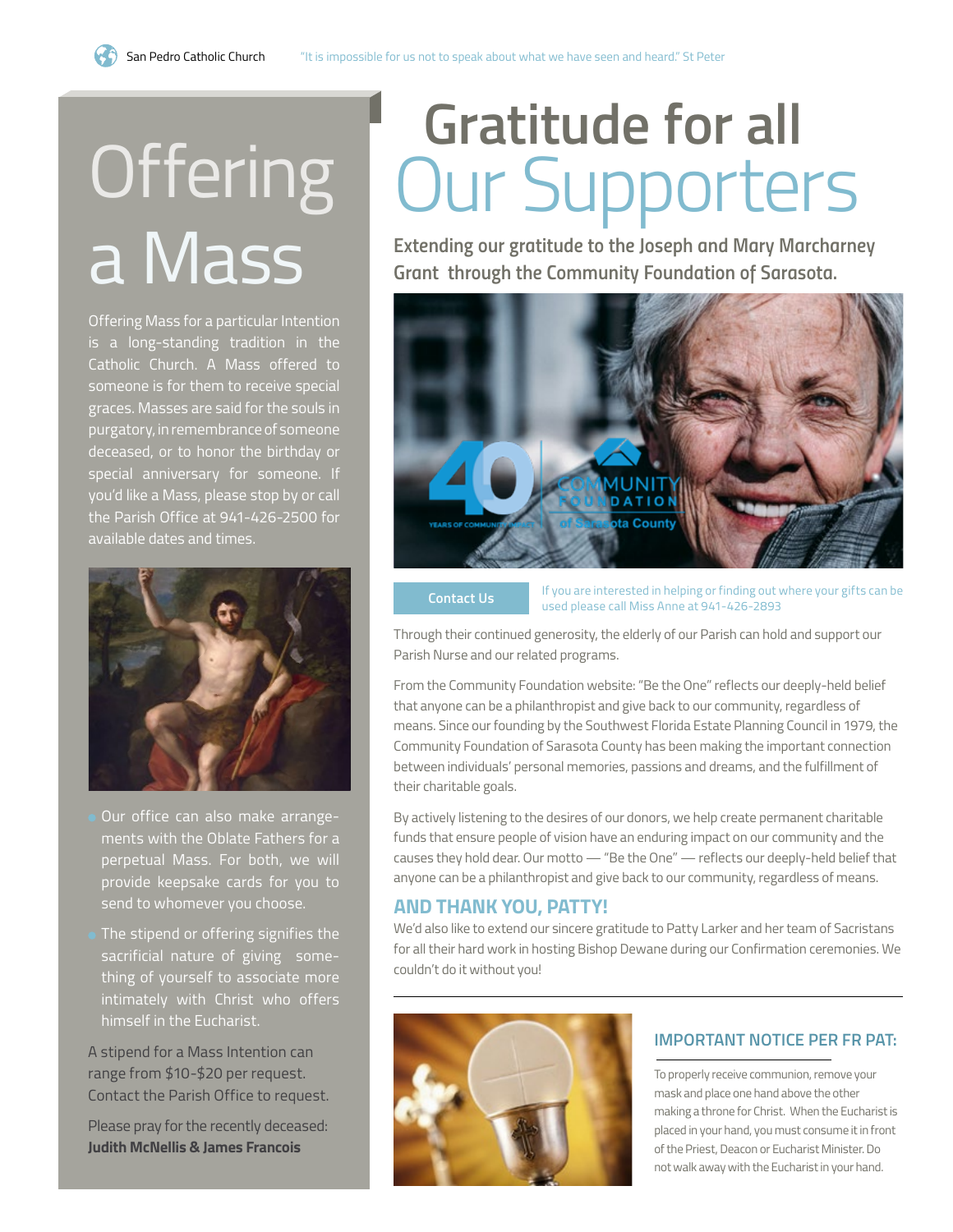## altar flowers, BREAD & WI

Flowers are used during weekend Masses and remain present for daily Mass. They're a way to bring joy to others while remember a loved one. The suggested offering is \$50.

Arrangements for the dedication of Altar Bread, Wine and Flowers are made by calling or stopping by the office Monday thru Friday, 9am-2pm.



#### **The gratitude goes to...**

Altar Bread and Wine for November is **In Loving Memory of Chester Blais by Roberta Blais**

The Altar Flowers were donated: **In Loving Memory of Rosemary Pilot by David Pilot & Family**



### **Support the Catholic Faith Appeal**

**BE GENEROUS AND YOU WILL BE PROSPEROUS. HELP OTHERS AND YOU WILL BE HELPED.** (PROVERBS 11:25)

**We have \$60,000 left to go on our CFA Goal. The Catholic Faith Appeal (CFA) is an act of kindness that directly supports various ministries, programs and outreach in the Diocese of Venice. Your participation in the CFA is a direct way to proclaim Christ's Mission not only in word but also in concrete action. Please give generously!**

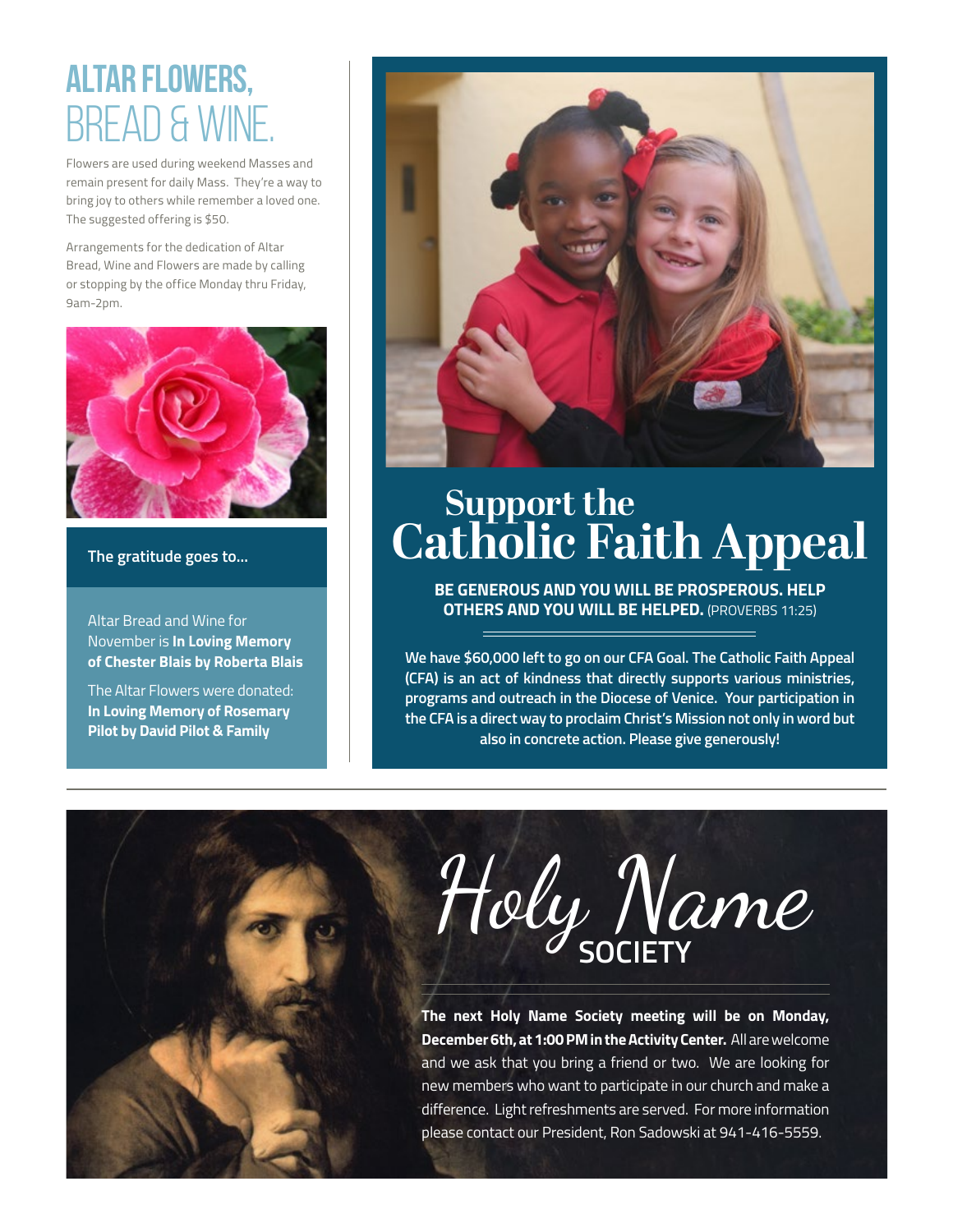# Rummage **Sale 11/13-14**

*Join us! Sponsored by the Holy Name Society, Sat Nov 13th (lunch available) & Sun the 14th (breakfast) in the Activity Center. Please drop donation items off Mon-Thurs, 9am-Noon by Nov 11th. No TVs or computers, please. Thank you!*



## THE HOLY NAME SOCIETY  **IS PROUD TO ANNOUNCE A** Casino Bus Trip

The Holy Name Society is proud to announce a **Casino Bus Trip (\$25.00) to the Seminole Casino Hotel in Immokalee.** The trip will take place November 22nd and we will leave the parking lot at 8:00am. For questions or to make a reservation, contact **Ron Sadowski President of the Holy Name Society at 941-416-5559.** Space is limited. Reserve your spot today.

### **AN INVITATION** Pilgrim Virgin of Fatima

Please call (941) 876-3826 for visits. We are more than happy to deliver and instruct you on how to fulfill this wonderful honor. **Contact Ania**

**We have had the this statue of Our Lady of Fatima in our Church since 2010 and she has been with many Parish families.** The Pilgrim Virgin's mission is to spread the devotion to the Holy Rosary. When a person invites Her for a week or 2 week stay at the home, the rosary has to be said each day until Our Lady is taken to another home.

Invite Our Lady of Fatima Pilgrim to visit you and your family for 1 week. Pray the rosary with your friends and family daily as long as Our Lady stays with you. Hopefully daily family prayer will continue and bless you and your loved ones after this special visit. You will be blessed during this process. Please call (941) 876-3826 for visits.